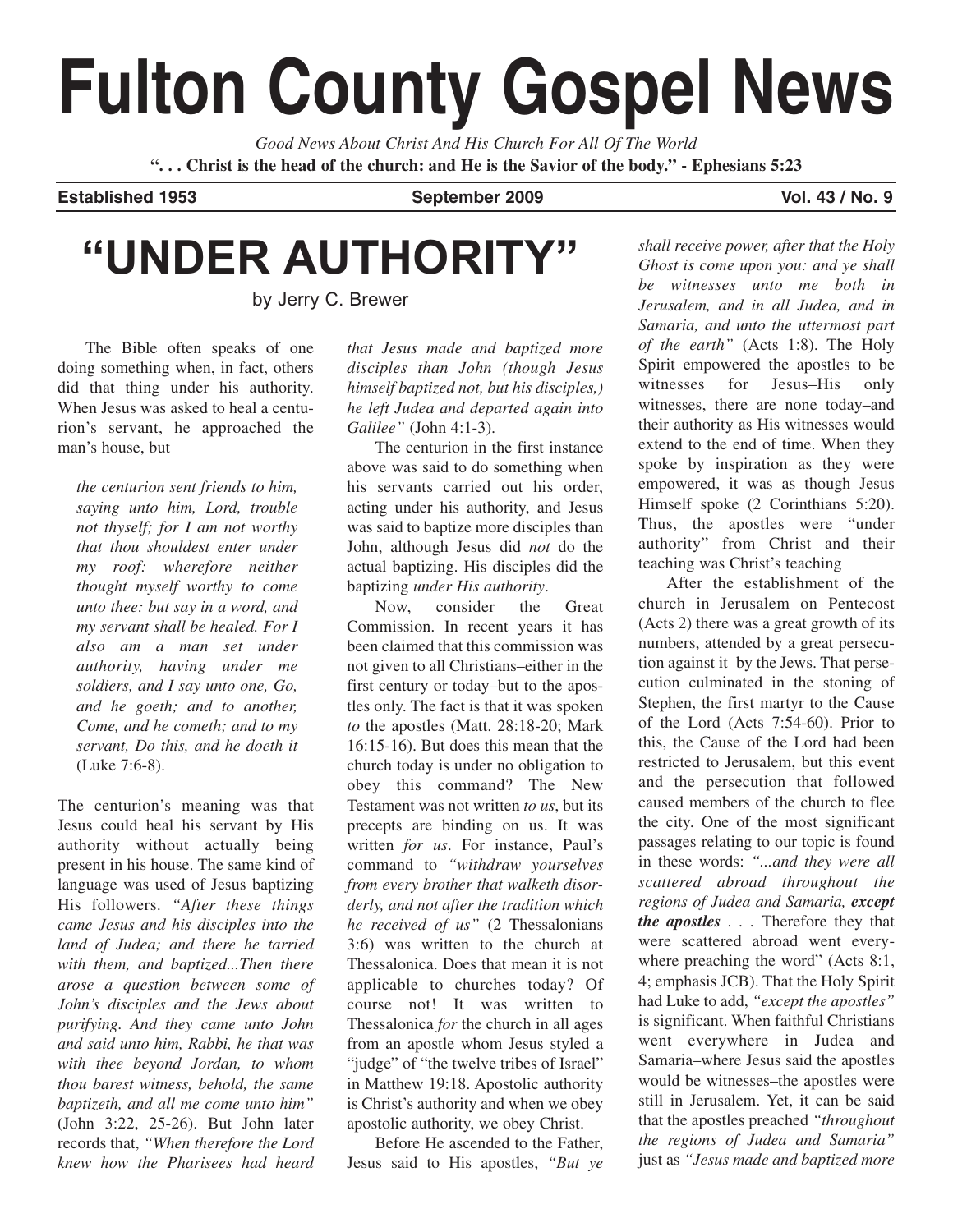#### **FULTON COUNTY GOSPEL NEWS** USPS Publication #211780

. . . is a Periodical publication issued monthly by the Church of Christ at Third and Bethel (P.O. Box 251), Mammoth Spring, AR 72554-0251. **POSTMASTER: Please mail all changes of address to the above address.**

**FCGN** is mailed free of charge to any who care to receive it. We will be happy to add any names to the regular mailing list. If you send in a name we must have a complete address, including number and street name, or R.R. or HCR number, plus box number, or a P.O. Box number and the **NINE DIGIT ZIP CODE**. This paper is supported by voluntary contributions for which we are grateful. Financial information will be furnished upon request. **Mail all address corrections or manuscripts to:**

#### **FULTON COUNTY GOSPEL NEWS** P.O. Box 251 Mammoth Spring, AR 72554

| Website www.fultoncountygospelnews.org |
|----------------------------------------|
|                                        |
| $E$ -Mail $\ldots$ sales@halopages.net |

*(continued from page one)*

*disciples than John (though Jesus baptized not, but his disciples)."* The apostles were, indeed, witnesses to Jesus in Judea and Samaria without ever going there themselves. Where did those scattered brethren get the message they preached? From the apostles. What they preached was the "apostles doctrine" (Acts 2:42) and they preached it "under authority" of the apostles.

And, though they never left Jerusalem, the apostles were also witnesses *"unto the uttermost part of the earth"* when those who were scattered abroad, *"traveled as far as Phoenicia, and Cyprus, and Antioch, preaching the word to none but unto the Jews only. And some of the men of Cyprus and Cyrene, which, when they were come to Antioch, spake unto the Grecians, preaching the Lord Jesus"* (Acts 11:19-20). When tidings of this came to the apostles' ears in Jerusalem, they did not themselves go to Antioch. Instead, they sent Barnabas "under their authority."

To insist that the Great

Commission is not for us today is to repudiate the authority of Christ expressed through His apostles. He sent them "under authority"; and they, in His name, sent others "under authority." And we today are as much under the authority of Christ and His inspired apostles as the church of the first century.

> P.O. Box 267 Elk City, OK 73648

### **IS JESUS WATCHING?** by Roelf L. Ruffner

*"And Jesus sat over against the treasury, and beheld how the people cast money into the treasury: and many that were rich cast in much. And there came a certain poor widow, and threw in two mites, which made a farthing. And he called unto him his disciples, and saith unto them, Verily I say unto you, That this poor widow hath cast more in, than all they which have cast into the treasury: For all they did cast in of their abundance; but she of her want cast in all that she had, even her living"* (Mark 12:41- 44).

It is believed that in just inside the temple courtyard in Jerusalem there were thirteen large brazen boxes shaped like trumpets, narrow at the top and broad at the bottom. One can only imagine the sound of the money as the rich cast in their large offering. Yet the sound of the widow's two mites (small copper coins) barely made a tinkle as they fell into the box.

And there was a witness to this display of human behavior – the Son of God – the Heart Searcher. **Jesus knew the motivation behind the contributions being made**. Some were giving because they were expected to and so make a great show of it. They gave of the excess of what THEY had earned. It was THEIR

money and THEY were doing Jehovah and the temple a favor by being so generous. *"Take heed that ye do not your alms before men, to be seen of them: otherwise ye have no reward of your Father which is in heaven"* (Matthew 6:1).

Contrast this with the example of the poor widow. Her contribution was **sacrificial** in nature–*"of her want she cast in all that she had, even her living"* (Mark 12:44). I imagine she could have put those two mites to good use by perhaps providing more food for herself and her children. But she chose to give them to Jehovah because her heart was filled with gratitude. **She put Him first in her life.** He had allowed her to survive one more day.

Dear Christian, what is our attitude in contributing of our means? **Do we realize that giving is as much an act of worship to Jehovah as praying or partaking of the Lord's Supper?** It is not just a custom the church practices to pay her bills. It is a command of the New Testament. "*Now concerning the collection for the saints, as I have given order to the churches in Galatia, even so do ye. Upon the first day of the week let every one of you lay by him in store, as God hath prospered him, that there be no gatherings when I come"* (1 Corinthians 16:1-2).

On Sunday do we fumble around in our pockets at the last moment to find something to tip the Lord with? Or have we **predetermined** that our worship will be a sacrificial one; like the widow's offering. *"But this I say, He which soweth sparingly shall reap also sparingly: and he which soweth bountifully shall reap also bountifully. Every man according as he purposeth in his heart, so let him give; not grudgingly, or of necessity: for God loveth a cheerful giver"* (2 Corinthians 9:6-7).

Brethren, I believe one of the sins that the Lord will lay at the feet of the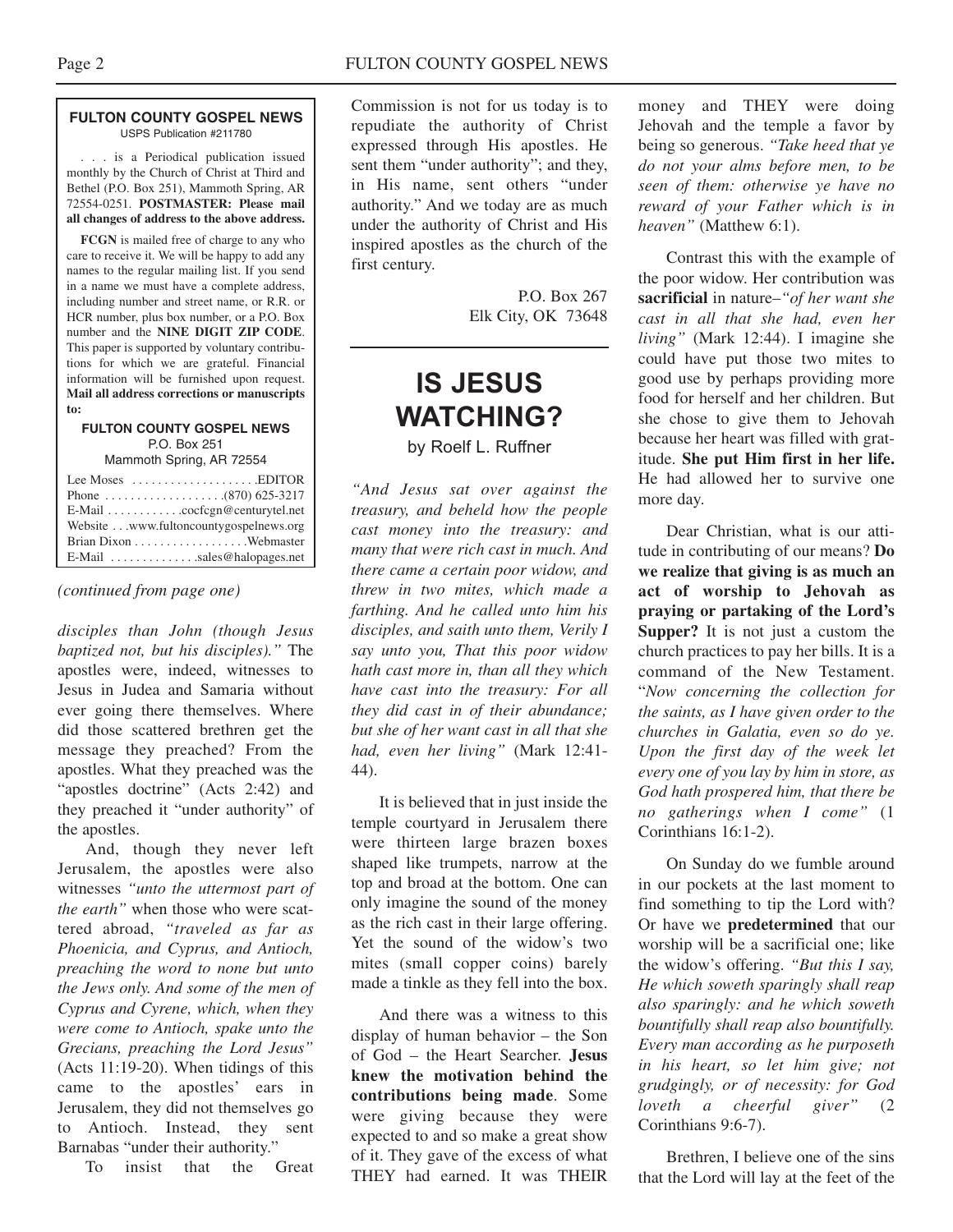church of the 21st Century is the stinginess of many of its members. **We often fail to see the big picture**. Our accumulated assets are just a gift on loan from God. In essence we are just **stewards** of His riches. He expects us to use those borrowed riches to His glory. Think of the glory that could come to Jesus Christ if His bride had more resources for evangelism, benevolence and edification! The thought staggers the mind!

Brethren, **Jesus Christ is watching!** What is He seeing in my heart and your heart as we contribute on Sunday? As Jesus told the church of Christ at Ephesus, *"I know thy works, and thy labour…."* (Revelation 2:2).

> 5211 Timberline Road Cheyenne, WY 82009

## *"I'm Not a Saint!"*

by Lee Moses

Sometimes, one reproved of sin will respond by saying, "I'm not a SAINT!" And so, the reasoning goes, whatever sin in which he is involved should be excused because he is "not a saint." He should be held to a lower standard than that lofty standard of "saint." However, this reflects a misunderstanding of the term "saint." And it is a term very commonly misunderstood. Let us examine the meaning of the term "saint"; and thus, what it means to say, "I'm not a SAINT!"

#### **What a Saint is Not**

#### *One Who Has Never Sinned*

This is likely the most common way the term "saint" is misapplied. But to call one a "saint" does not mean that person has never sinned. Aaron was called *"the saint of the LORD"* (Psalm 106:16). Yet Aaron had fully cooperated in the making and worship of idols, which fully incurred the wrath of God (Exodus 32). He had sinned at other times as well (Numbers 12:1-11; 20:10-12, 24). Yet this did not preclude his being *"the saint of the LORD."*

The term "saint" is found numerous times throughout the New Testament referring to members of the churches–the members of the church in Jerusalem were saints (Acts 9:13; 26:10), yet they were not perfect. They failed to recognize Saul of Tarsus (the apostle Paul) as a follower of Christ (Acts 9:26), and had numerous other issues among themselves. Even the members of the church at Corinth were *"called saints"* (1 Corinthians 1:2); yet they were divided by their contentions  $(1:10-12)$ , they were carnal  $(3:3)$ , they had failed to withdraw fellowship from an especially deviant fornicator (5:1-13), they were taking one another to civil court (6:1-8), and were guilty of numerous other sins.

That the term "saint" applies to human beings other than Jesus Christ tells us something–it tells us that saints sin. Although Jesus never sinned, other human beings do:

*For all have sinned, and come short of the glory of God* (Romans 3:23).

*For in many things we all stumble . . .* (James 3:2, ASV).

*If we say that we have no sin, we deceive ourselves, and the truth is not in us* (1 John 1:8).

*If we say that we have not sinned, we make him a liar, and his word is not in us* (v. 10).

If the term "saints" meant "human beings who have never sinned," it would be a meaningless classification, because only Jesus could match that classification. But this is not what it means.

*One Given Exalted Status by the Church*

The Roman Catholic Church has

a longstanding (but Biblically unauthorized) tradition of *canonizing saints*. When an extraordinary event happens, the Romanists like to describe the event as a "miracle" (against 1 Cor. 13:8-10; Acts 8:18). They then attribute the miracle's cause to a renowned deceased member of their religion, or to an early Christian. Such a miracle is "considered proof that the person is in heaven and can intercede for us."1 Once the Roman pope attributes two alleged miracles to a single person, he will then canonize the person as a "saint." "The title of saint tells us that the person lived a holy life, is in heaven, and is to be honored [effectively 'worshipped,' LM] by the universal Church." 2

Obviously, such a process is foreign to Scripture, and has no Divine sanction. Furthermore, in **no** sense does the term "saint" identify one honored above others in the church. According to the New Testament, a**ll** the members of **all** the churches of Christ are called saints. We already noted this with regard to the churches in Jerusalem and Corinth. Paul addressed the church at Rome, *"To all that be in Rome, beloved of God, called to be saints"* (Romans 1:7, emph. LM).3 Every last member of that church was called a saint. A saint is **not** one given specially exalted status by the church.

#### **What a Saint** *Is*

#### *A Christian*

God's people in Christ are called by various designations in the New Testament–Christians (Acts 11:26; I Peter 4:16), brethren (Acts 9:20; 14:2; Romans 1:13), disciples (Acts 6:1-2; 21:16) . . . and **saints** (Rom. 1:7; I Corinthians 1:2). Paul used the terms *brethren* and *saints* interchangeably: *"Salute every saint in Christ Jesus. The brethren which are with me greet you"* (Philippians 4:21). As pointed out in last week's bulletin, **all** those whom the Lord added to His church were called saints. One cannot be a Christian without also being a saint. If you say, "I'm not a SAINT"; you also say, "I'm not a CHRISTIAN"!